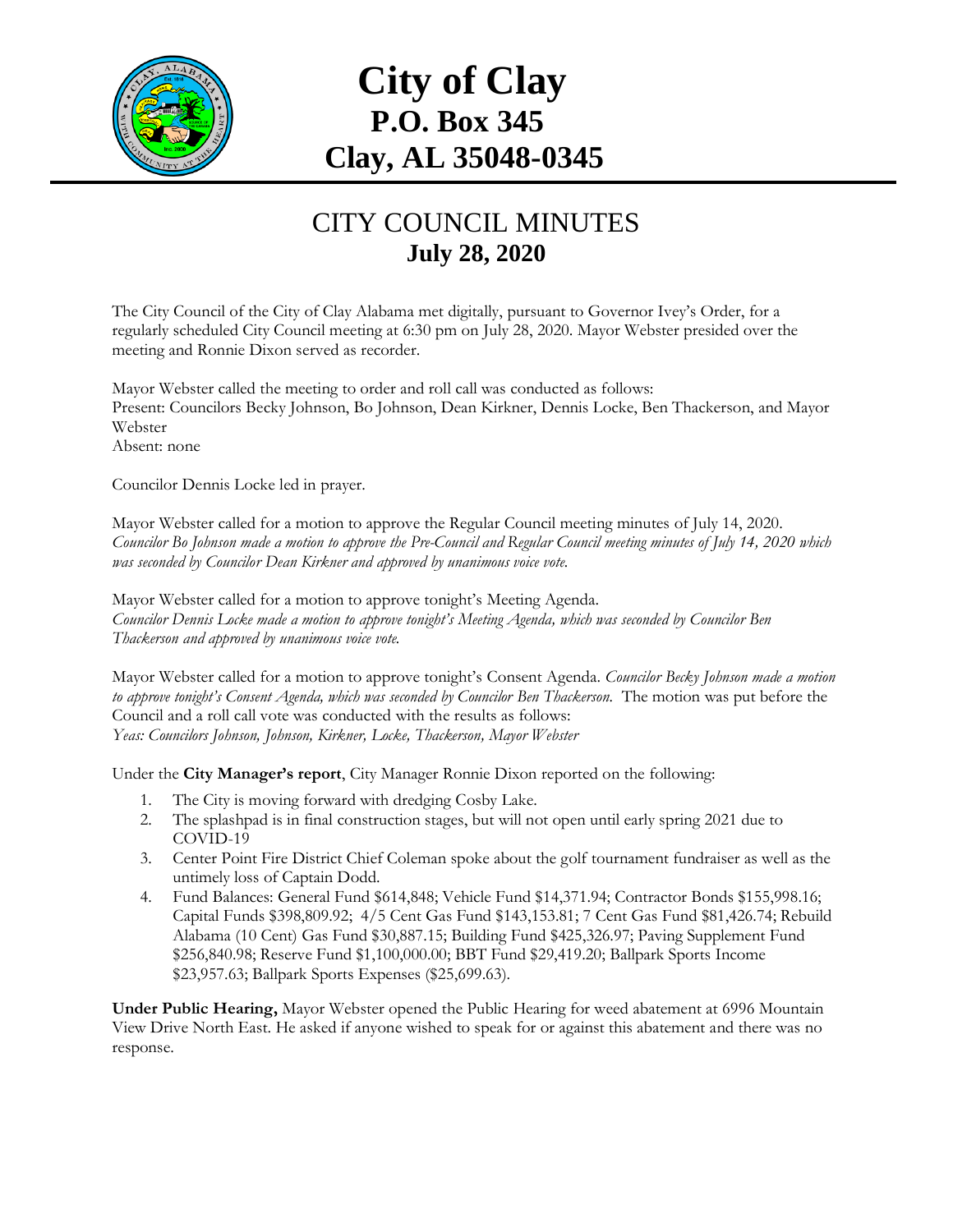

## **CITY OF CLAY CITY COUNCIL MINUTES July 28th, 2020**

**Under Resolutions, Ordinances, Orders and other Business**, Mayor Webster called for a motion to move to unanimous consent. *Councilor Dennis Locke made a motion to move into unanimous consent which was seconded by Councilor Ben Thackerson*. The motion was put before the Council and a roll call vote was conducted with the results as follows: Yeas: Councilors Johnson, Johnson, Kirkner, Locke, Thackerson and Mayor Webster.

Mayor Webster introduced Ordinance 2020-06, An Ordinance Amending Ordinance 2013-17. *Councilor Becky Johnson made a motion to approve Ordinance 2020-06 which was seconded by Councilor Ben Thackerson.* The motion was put before the Council and a roll call vote was conducted with the results as follows: Yeas: Councilors Johnson, Johnson, Kirkner, Locke, Thackerson and Mayor Webster.

Mayor Webster introduced Resolution 2020-13, A Resolution Authorizing the Elimination of a Nuisance Upon Private Property. *Councilor Ben Thackerson made a motion to approve Resolution 2020-13 which was seconded by Councilor Dennis Locke.* The motion was put before the Council and a roll call vote was conducted with the results as follows: Yeas: Councilors Johnson, Johnson, Kirkner, Locke, Thackerson and Mayor Webster.

Mayor Webster introduced Resolution 2020-14, A Resolution Declaring Weeds to be a Public Nuisance. *Councilor Ben Thackerson made a motion to approve Resolution 2020-14 which was seconded by Councilor Becky Johnson.*  The motion was put before the Council and a roll call vote was conducted with the results as follows: Yeas: Councilors Johnson, Johnson, Kirkner, Locke, Thackerson and Mayor Webster.

Mayor Webster introduced Resolution 2020-15, A Resolution Issuing a Certificate of Election for City Council – Place 2. *Councilor Dennis Locke made a motion to approve Resolution 2020-15 which was seconded by Councilor Ben Thackerson.* The motion was put before the Council and a roll call vote was conducted with the results as follows: Yeas: Councilors Johnson, Johnson, Kirkner, Locke, Thackerson and Mayor Webster.

Mayor Webster introduced Resolution 2020-16, A Resolution Issuing a Certificate of Election for City Council – Place 3. *Councilor Dean Kirkner made a motion to approve Resolution 2020-16 which was seconded by Councilor Dennis Locke.* The motion was put before the Council and a roll call vote was conducted with the results as follows: Yeas: Councilors Johnson, Johnson, Kirkner, Locke, Thackerson and Mayor Webster.

Mayor Webster introduced Resolution 2020-17, A Resolution Issuing a Certificate of Election for City Council – Place 4. *Councilor Dean Kirkner made a motion to approve Resolution 2020-17 which was seconded by Councilor Dennis Locke.* The motion was put before the Council and a roll call vote was conducted with the results as follows: Yeas: Councilors Johnson, Johnson, Kirkner, Locke, Thackerson and Mayor Webster.

Mayor Webster introduced Resolution 2020-18, A Resolution Issuing a Certificate of Election for City Council – Place 5. *Councilor Ben Thackerson made a motion to approve Resolution 2020-18 which was seconded by Councilor Bo Johnson.* The motion was put before the Council and a roll call vote was conducted with the results as follows: Yeas: Councilors Johnson, Johnson, Kirkner, Locke, Thackerson and Mayor Webster.

Mayor Webster introduced Resolution 2020-19, A Resolution Appointing Election Officials. *Councilor Dennis Locke made a motion to approve Resolution 2020-19 which was seconded by Councilor Ben Thackerson.* The motion was